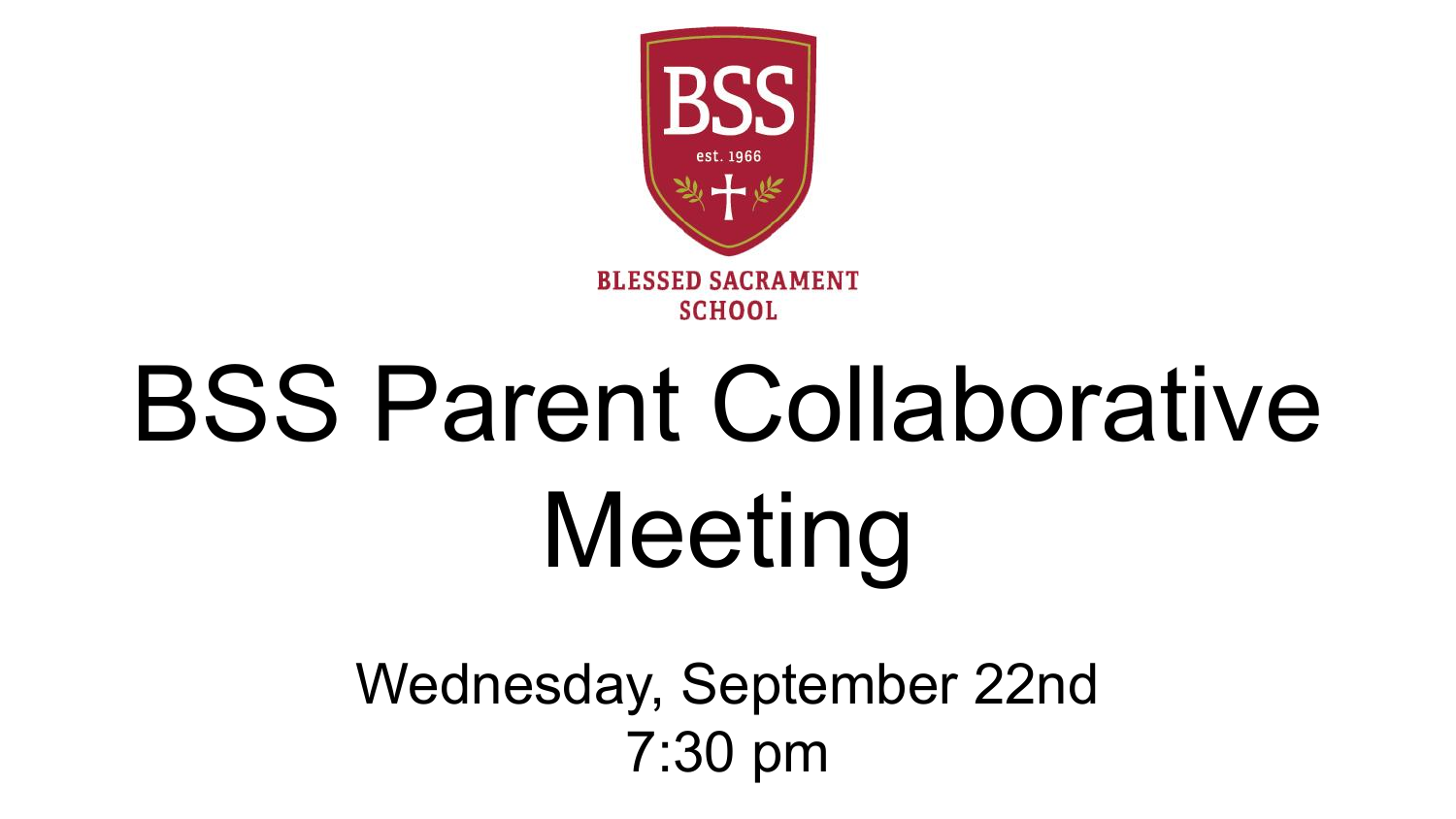

## **Welcome Back!!**

- Opening prayer
- **Opening remarks from Mr Demers/Mrs Carroll**
- Introduction to the PC
- Plans for 2021-2022 school year
- Committees and service hour opportunities
- Targeted Events & Important Dates
- Financial Update
- Update from Enrichment Coordinator
- Update from Coach P
- Update from Advancement
- Open Forum and comments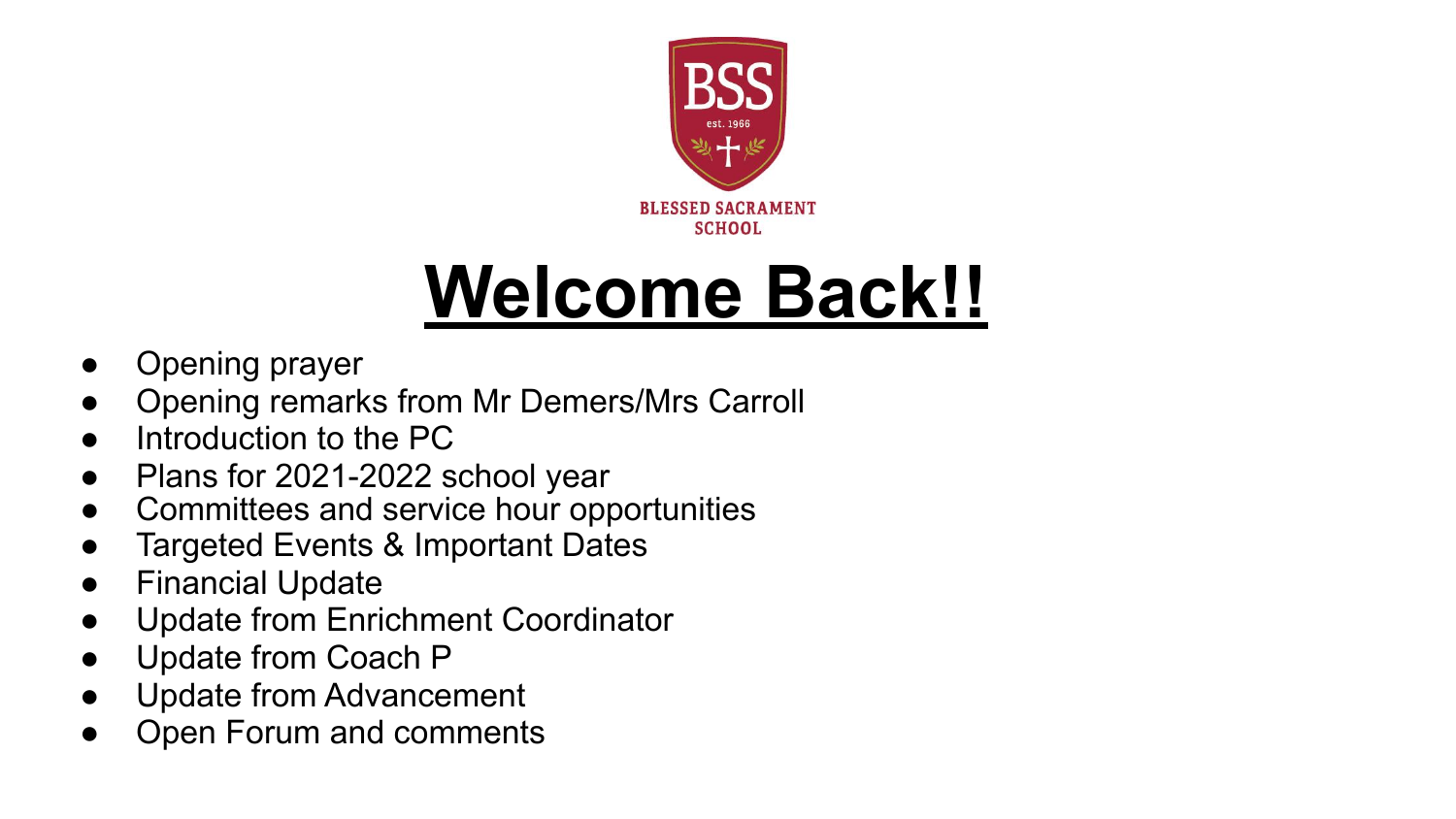

## **Prayer to St Francis**

Lord, make me an instrument of your peace

Where there is hatred, let me sow love

Where there is injury, pardon

Where there is doubt, faith

Where there is despair, hope

Where there is darkness, light

And where there is sadness, joy

Grant that I may

Not so much seek to be consoled as to console

To be understood, as to understand

To be loved, as to love

For it is in giving that we receive

And it's in pardoning that we are pardoned

And it's in dying that we are born to Eternal Life

Amen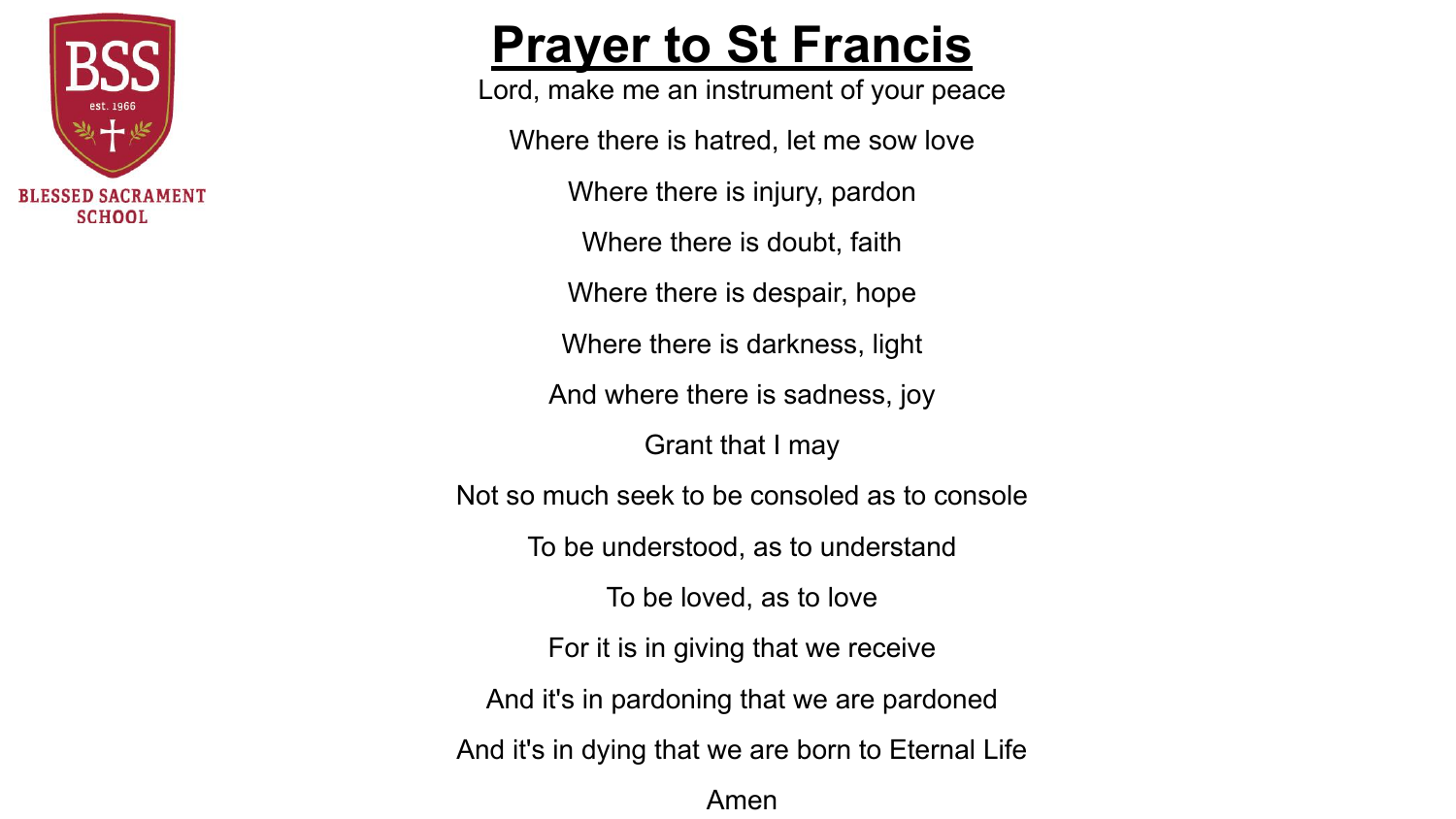

## **Opening remarks from Mr Demers/Mrs Carroll**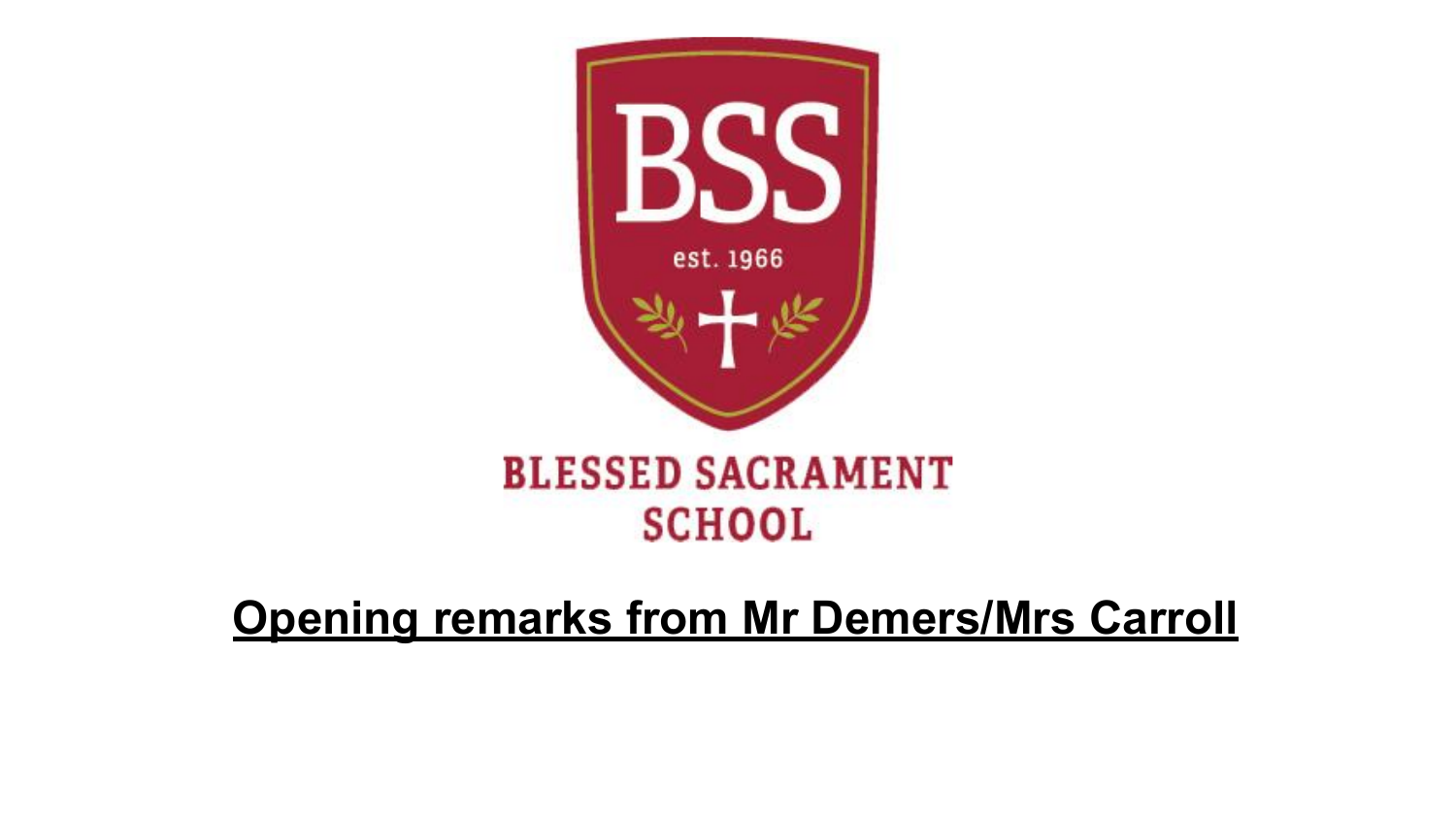

## **Introduction to the Parent Collaborative**

● The Parent Collaborative is our parent-teacher organization. All parents at the school are members of the Parent Collaborative.

• The aim of the PC is to help foster a sense of community at BSS. This is achieved through its families and faculty, faith, communication, and a strong sense of togetherness.

Our goal is to bring the school together through events, activities, service opportunities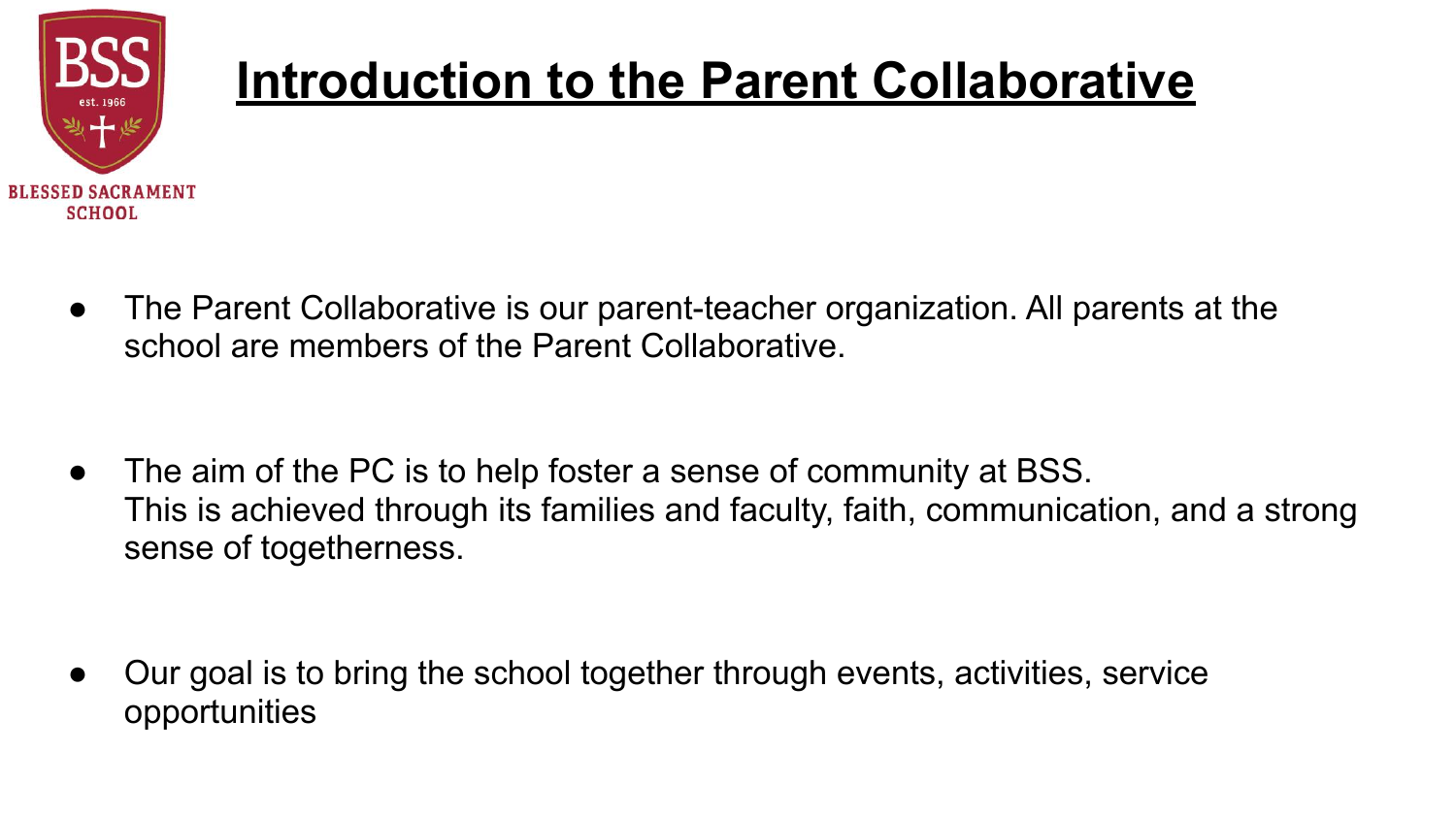

## **Introduction to the Parent Collaborative**

#### **PC Leadership Team**

Jane Archbold - Chair

Angela Neufeld - Vice Chair

Gail Carchedi - Treasurer

Diane Nealon - Secretary

Alexis Landry - Fundraising Coordinator

Jen Hague - Volunteer Coordinator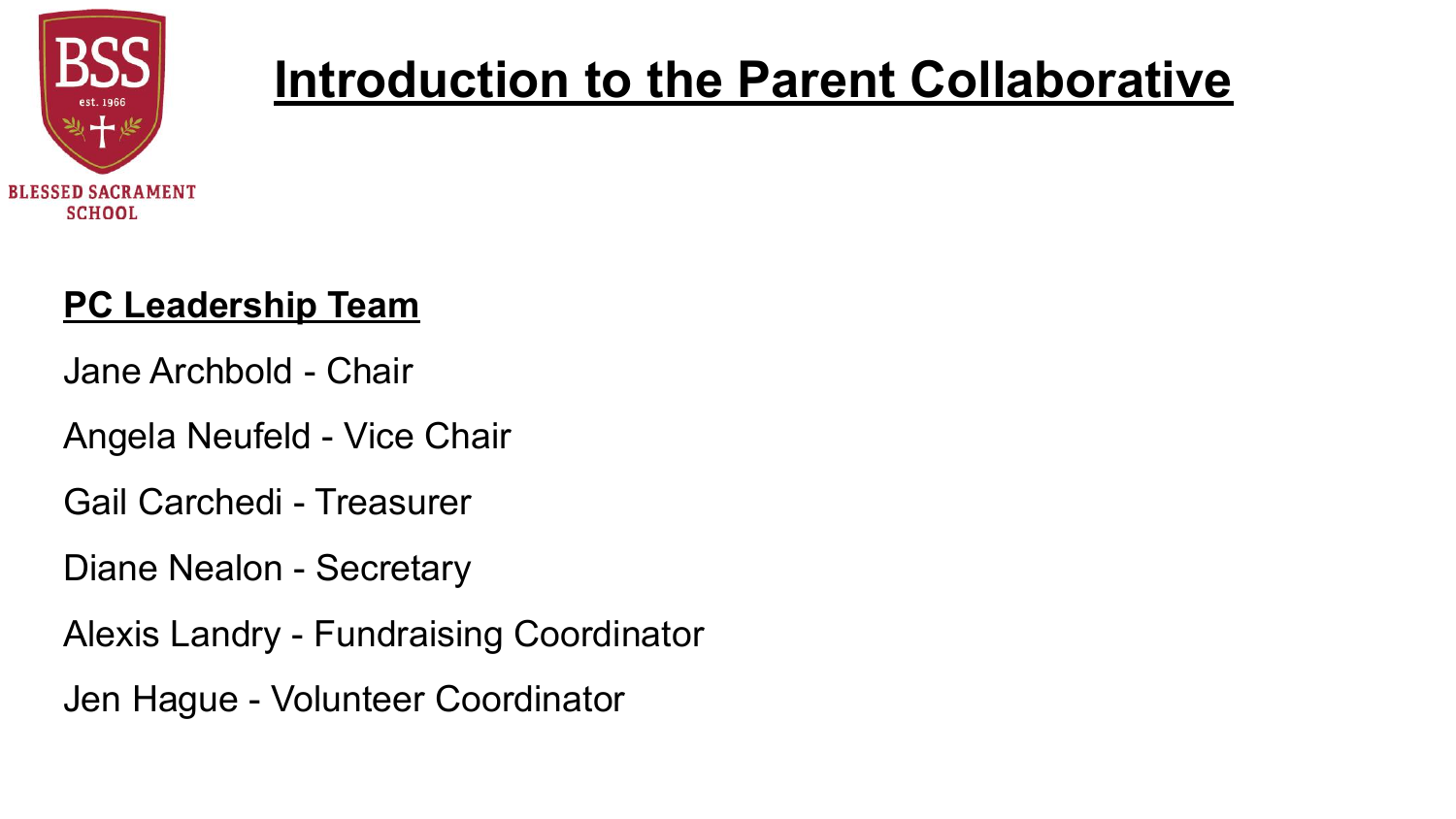

## **Plans for 2021-2022 School Year**

● The PC Leadership Team are shifting our focus back to being more of a community engagement entity, and are looking at how we, as a Leadership Team, and PC, can better serve our community.

● We plan to still have events and programs that raise funds, but are looking at how we can engage the community more, and encourage more parents to be involved, not just in our own school community, but our local community and beyond.

● We plan to keep you all updated with our calendar of events for the year, and will send out a Sign Up Genius with all of our open committee roles and volunteer opportunities soon.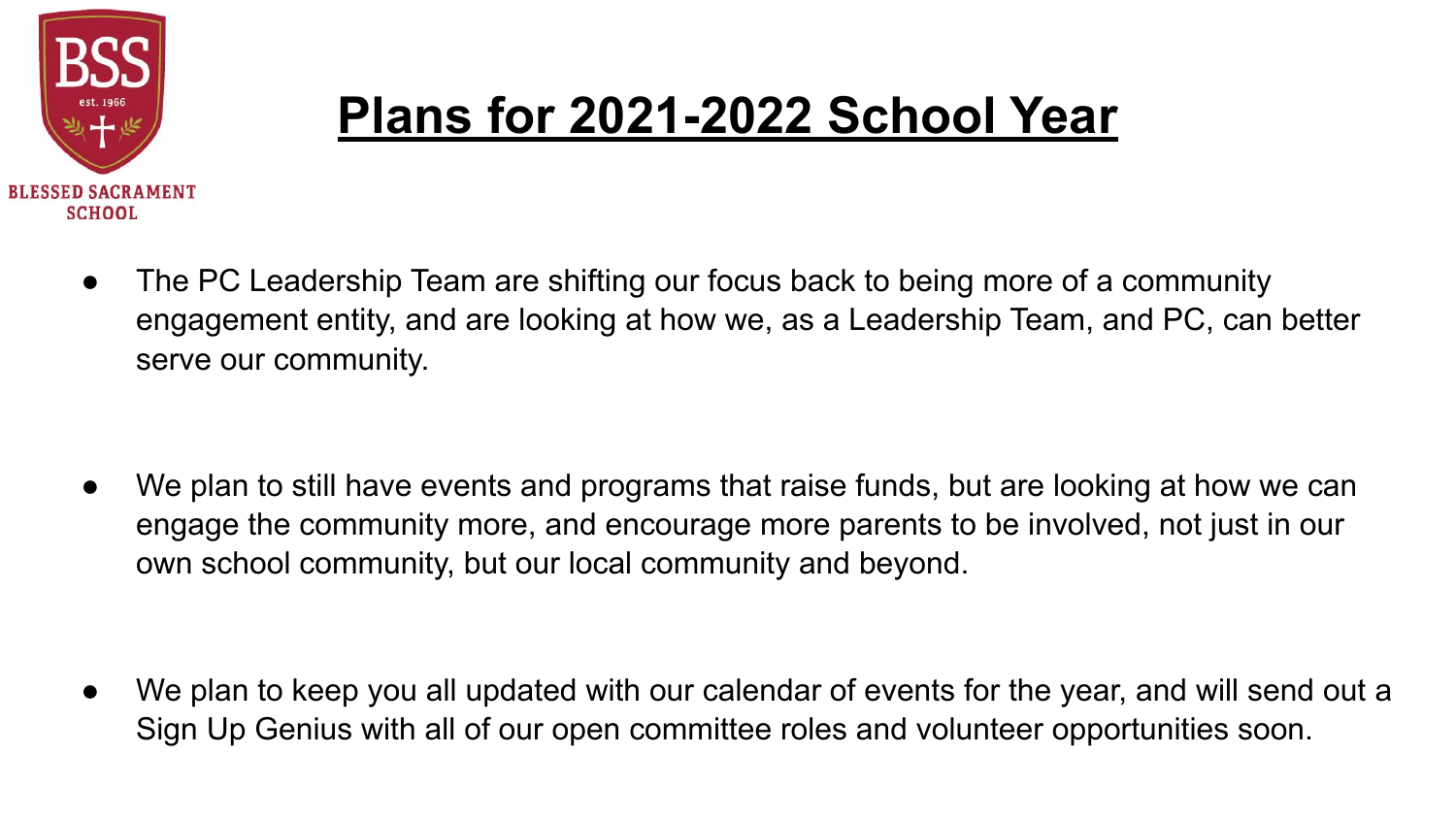

## **Committees and service hour opportunities**

Some new and existing committees that need coordinators and/or members:

- BSS Cares Committee
	- This committee will assist the Leadership Team in identifying opportunities for community service projects
- Veteran's Day Committee
	- Volunteers on this committee will be assist in planning a Veteran's Day service project for the BSS community. This committee will work directly with Leadership Team member, Diane Nealon
- **Decoration Committee** 
	- This committee will assist in decorating the school around holidays
- **Teacher/Faculty Appreciation Days Committee** 
	- Plans and coordinates faculty appreciation events
- **Elementary & Middle School Yearbook Committees**
- Green Team
	- The BSS Green Team is a fun way to get your child involved in understanding the importance of protecting our environment and learning ways they can make a difference!
- Spiritual Life Committee
- Event Committees Christmas, Easter, Grandparents Day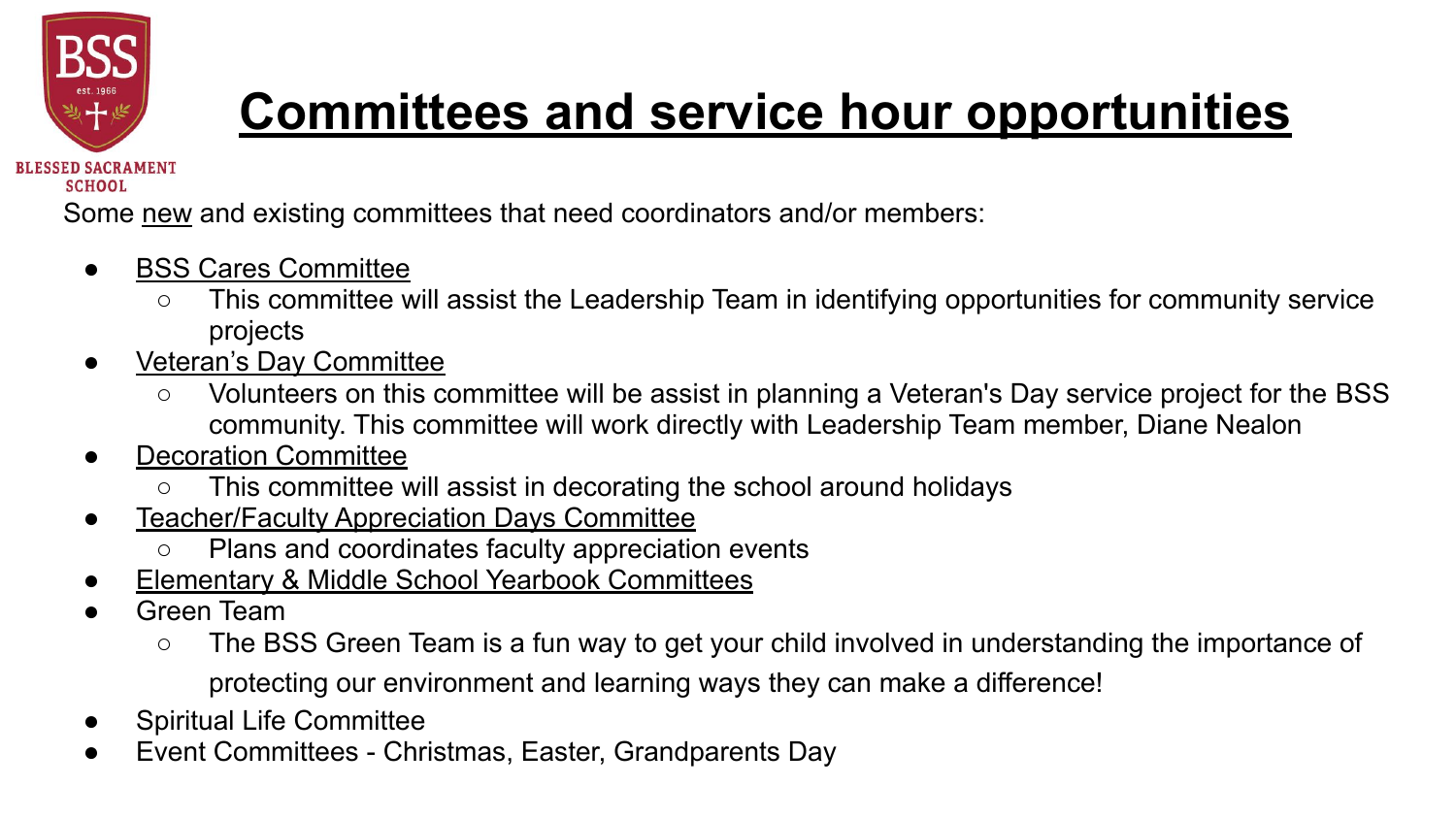

## **Targeted Events & Important Dates**

- 9/24- Ever So Humble Pie fundraiser orders begin
- 9/25- Electronic Recycling Event BSS Parking Lot 9am-2pm VOLUNTEERS NEEDED!
- 9/30- School Board & PC Meet and Greet Social Mick Morgan's Sharon @ 7pm

#### **October**

- 10/6- Golf Tournament
- 10/12 Deadline for Ever So Humble Pie fundraiser orders
- 10/29 Halloween Party BSS Parking Lot

#### **November**

- 11/11- Veterans Day (Veterans Day Committee)
- 11/13- World Kindness Day (BSS Cares Committee)
- **Turkey Trot**

#### **December**

- **Advent**
- Christmas Fyent Stories with Santa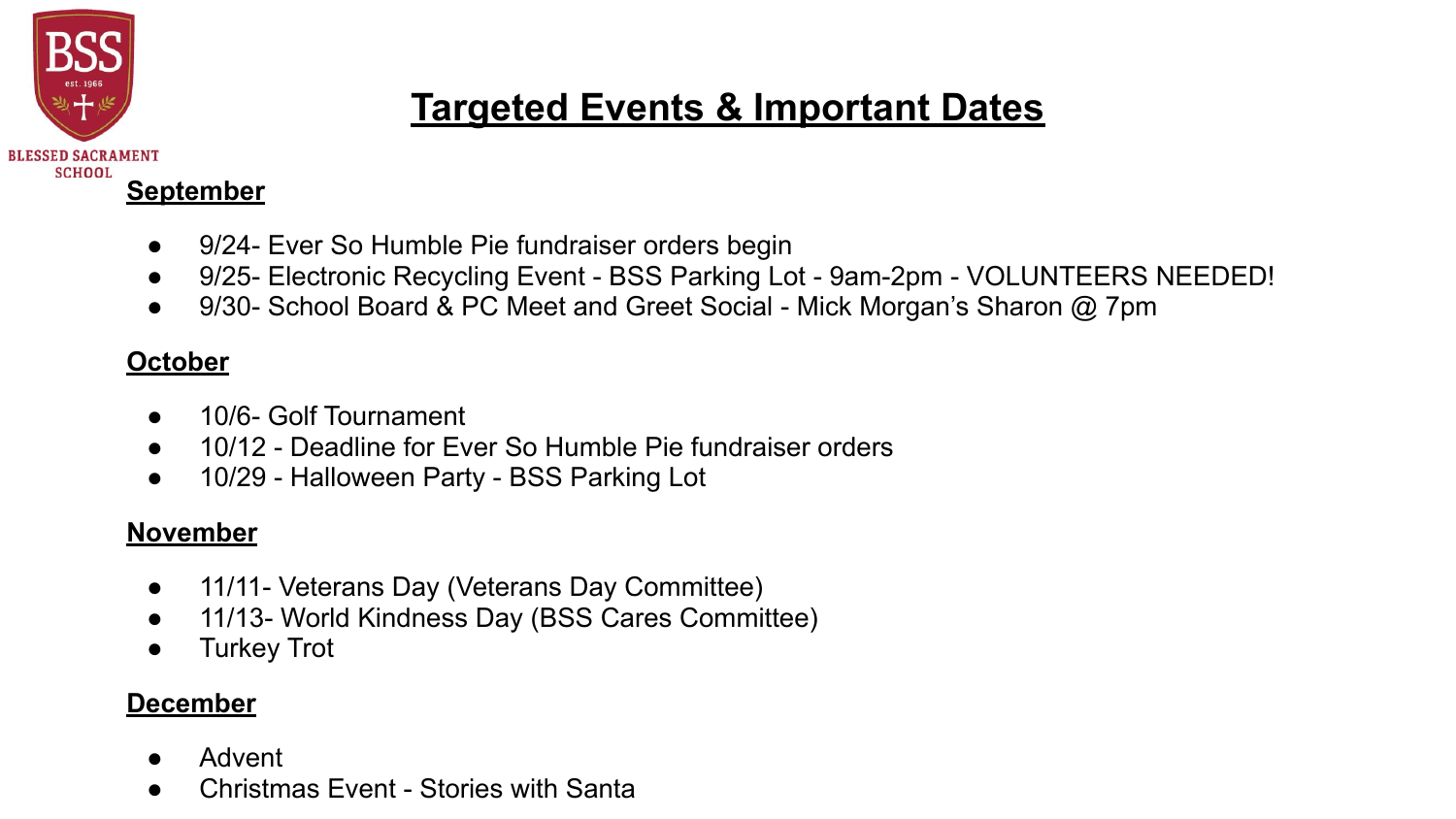

### **Targeted Events & Important Dates**

#### **January**

● 1/17- Martin Luther King Jr Day (BSS Cares Committee)

#### **February**

- Catholic Schools Week
- BSS Faculty Appreciation Day
- Valentine's Day

#### **March**

- **●** 3/2 Beginning of Lent
- St. Patrick's Day

#### **April**

- Egg Hunt/ Easter Bunny event
- 4/27 Administration Staff Appreciation Day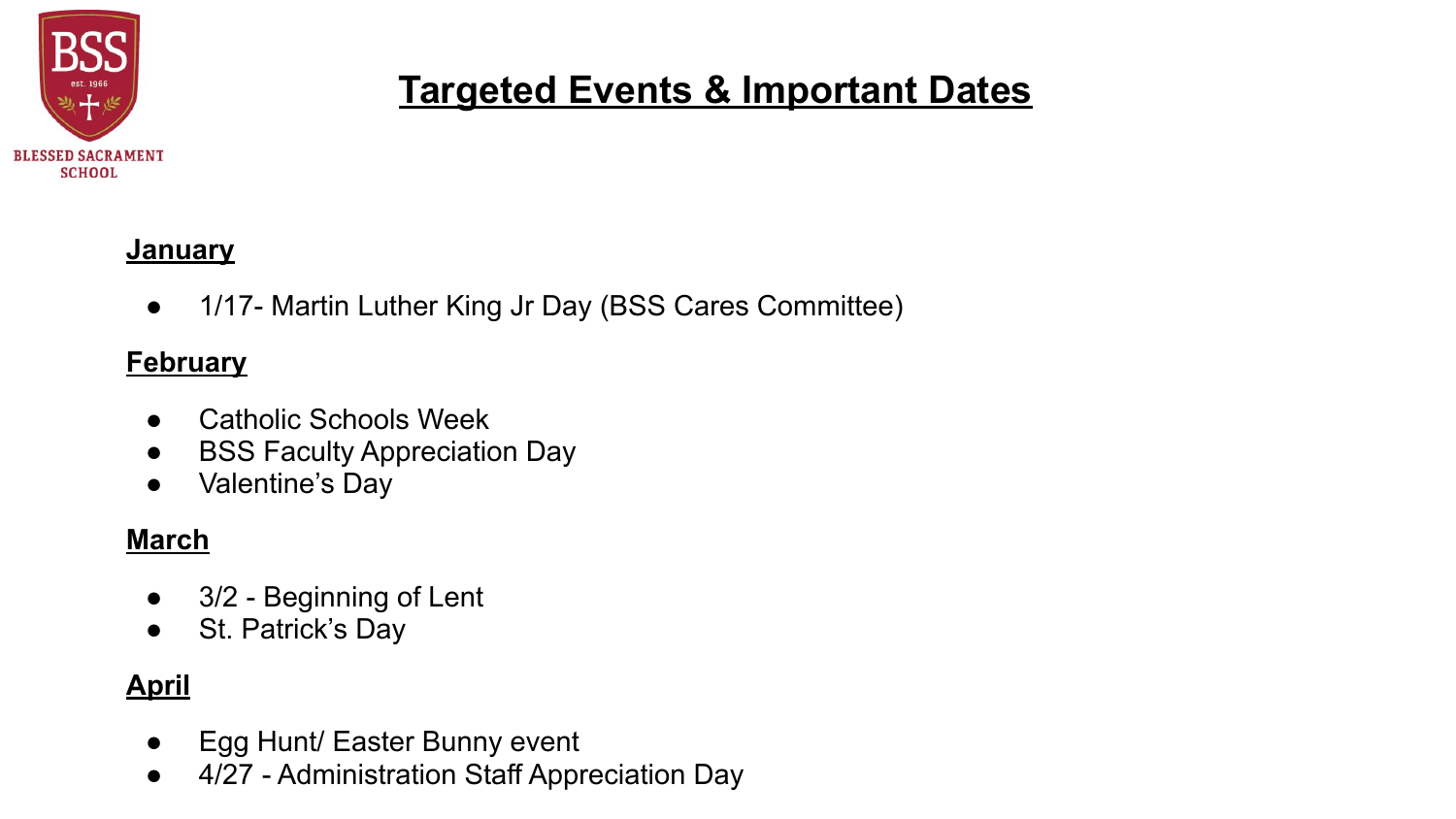

### **Targeted Events & Important Dates**

#### **May**

- 5/1 National Principals Appreciation Day
- 5/3 National Teacher Appreciation Day
- Grandparents Day

#### **June**

● Field Day

#### **Events with dates TBD:**

- Trivia Night
- Outdoor Movie Nights
- Father/Daughter & Mother/Son events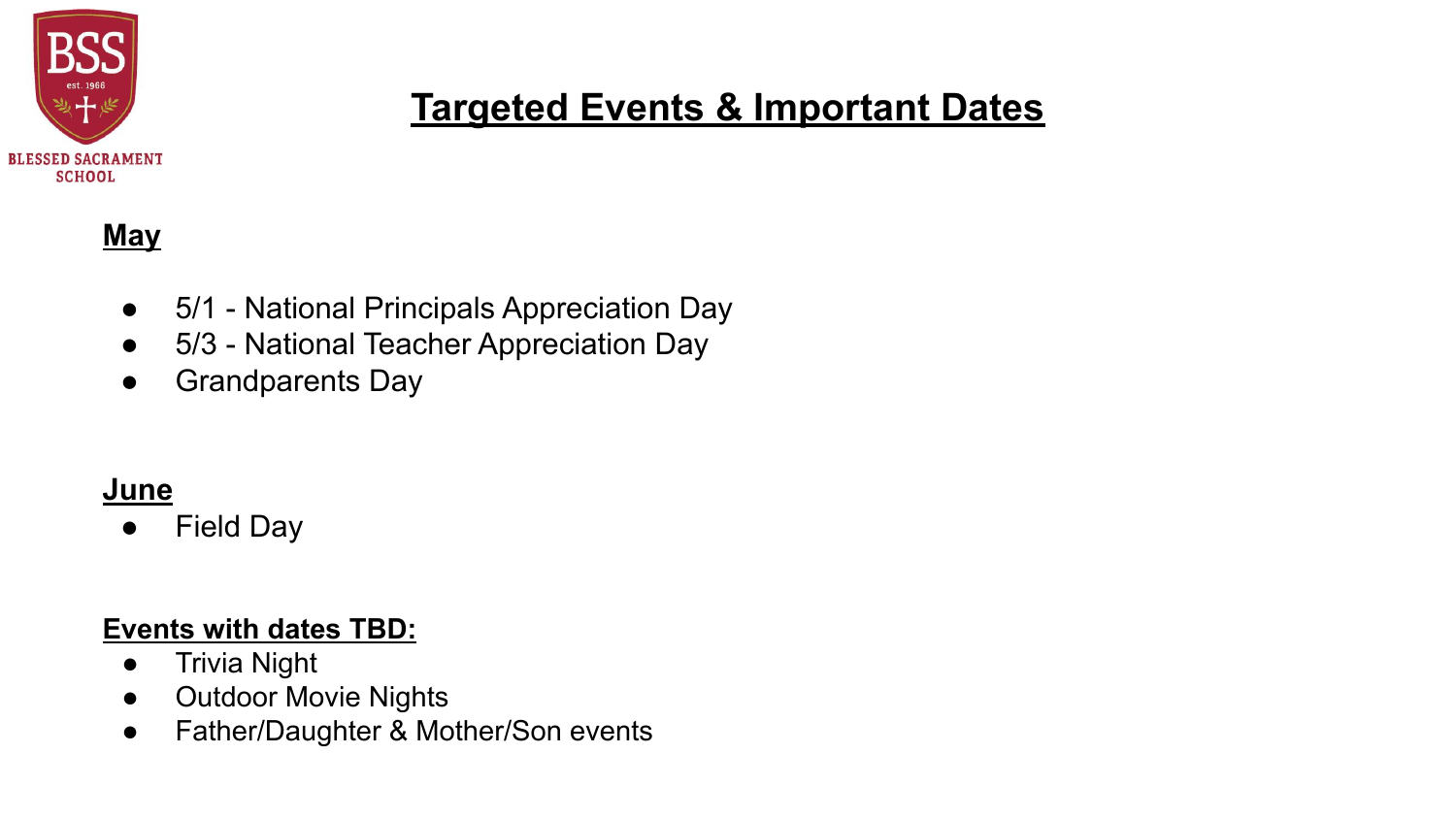

## **2020/2021 PC Financial Recap**

- The PC raised **\$7,481.11** and had expenses of **\$5,766.69**
- We hosted our 1st Virtual Trivia Night in March 2021 and raised \$1,560.00
- We had over 11 special fundraisers through the year which raised \$5,921.11
	- Our most successful fundraisers:
		- Monthly Dine Arounds (7) \$2,159.38
		- Humble Pie (2) \$1,120.00
- The funds that the PC raised sponsored the teacher/faculty luncheon during teacher appreciation week, field day in June and all the student enrichment programs for Preschool through Grade 8
	- Teacher/Faculty luncheon and gift cards \$3,224.72
	- Field Day \$930.27
	- Student enrichment \$1,570.50

## **The remaining income of \$1,714.42 was donated to the school**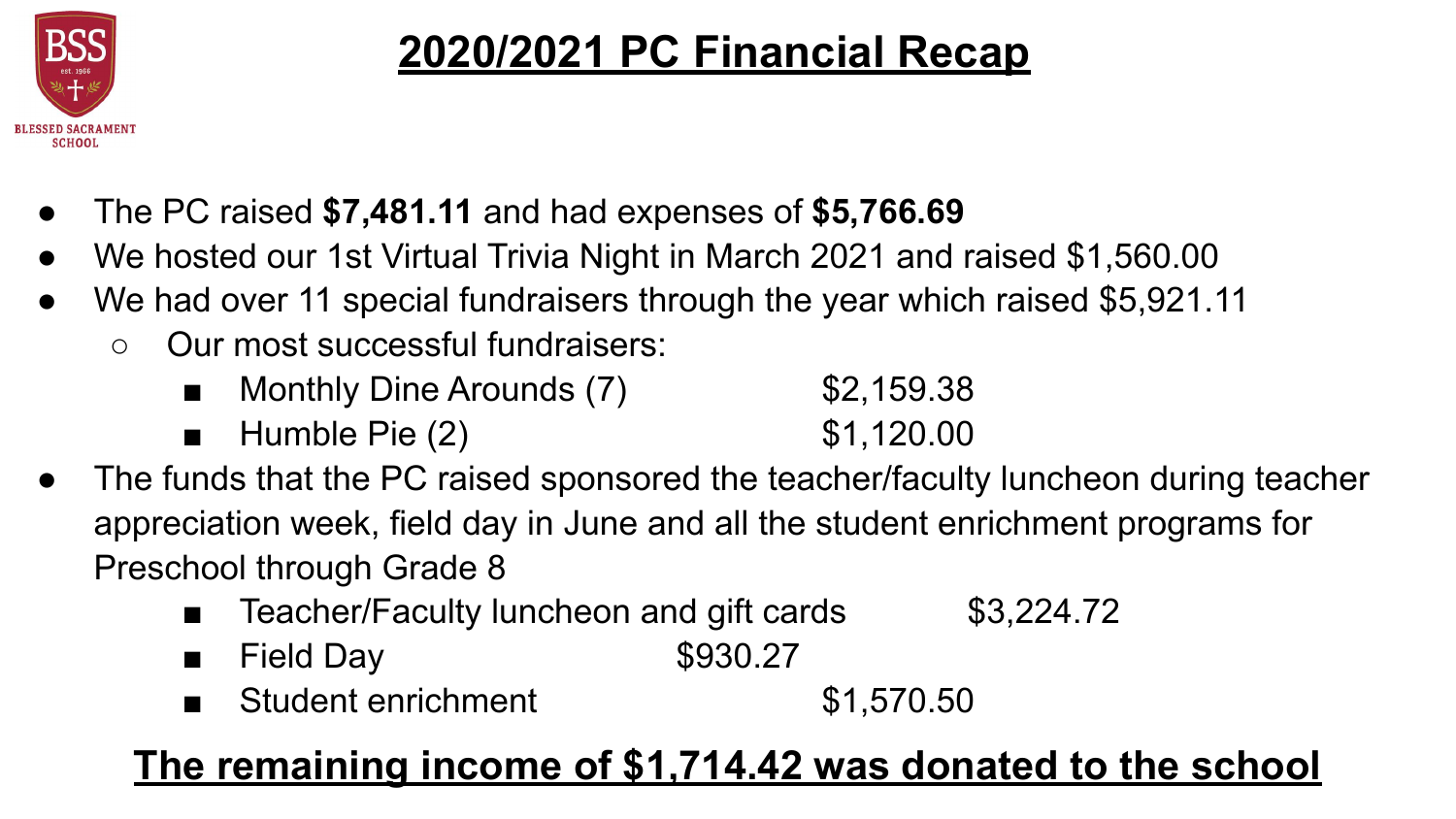

### **Update from Enrichment Coordinator- Kerri Anastos**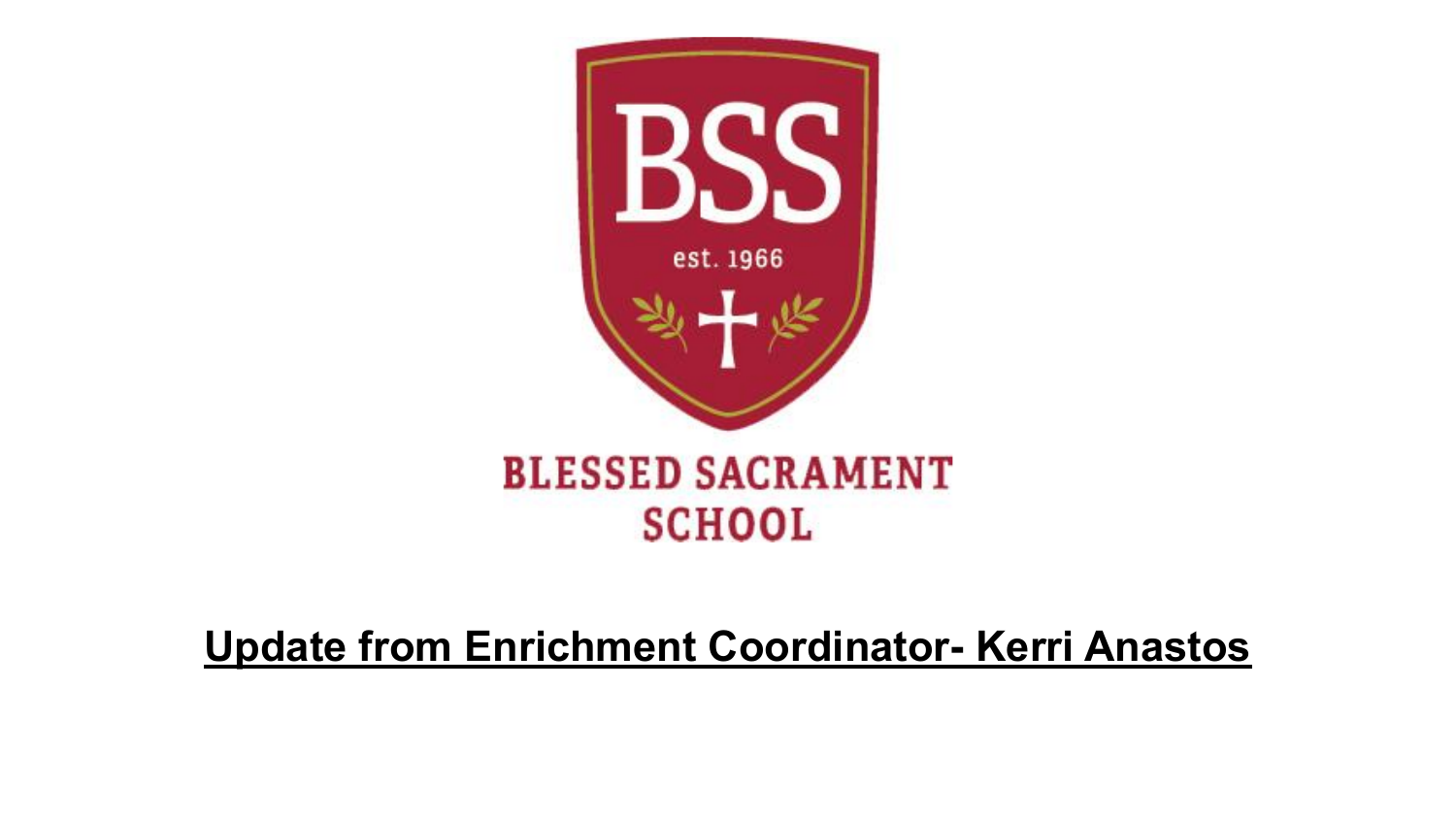

## **Update from Coach P**

#### *Athletics are returning to BSS!* **PARENT VOLUNTEERS ARE NEEDED**

## Contact **spetrosky@blessedsacrament.org**

Fall/Winter BSS Athletic Offerings



| Activity              | Grades  | Day                     | Time                    | Location                      | <b>Start Date</b> |
|-----------------------|---------|-------------------------|-------------------------|-------------------------------|-------------------|
| Cross<br>Country Club | $3 - 8$ | Monday and<br>Wednesday | $3:30-4:30$             | Jarvis Farm                   | 9/27              |
| Tennis                | $5 - 8$ | Saturday                | 10:00-11:30             | Walpole<br><b>High School</b> | 10/2              |
| Soccer                | $PS-8$  | Varies per<br>age group | Varies per<br>age group | Norfolk<br>Forekicks          | 11/15             |
| Biddy<br>Basketball   | $1 - 2$ | <b>TBD</b>              | <b>TBD</b>              | <b>BSS</b>                    | <b>TBD</b>        |
| Travel<br>Basketball  | $3 - 8$ | TBD                     | <b>TBD</b>              | BSS/other                     | <b>TBD</b>        |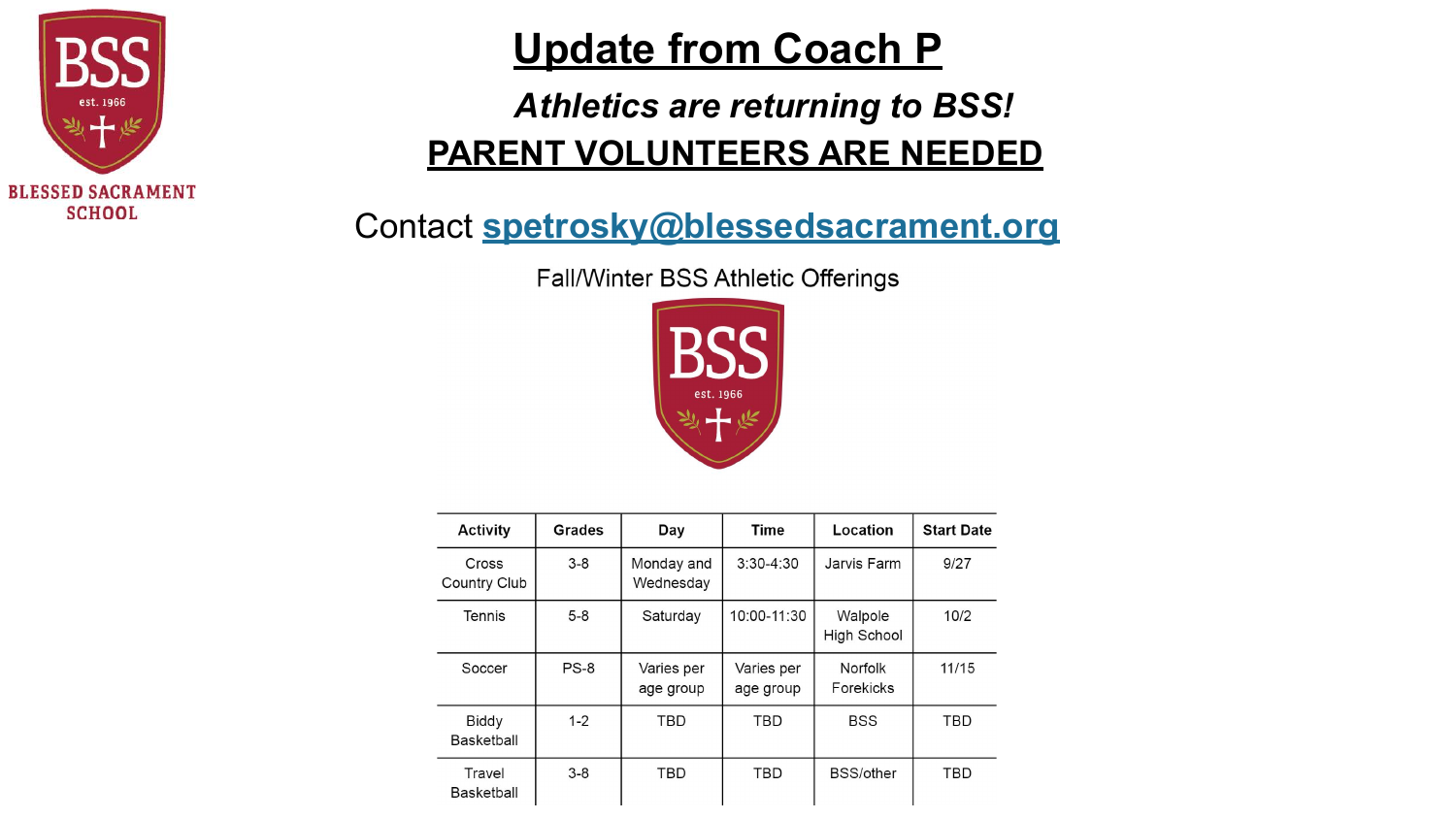## **What is Advancement?**

- The mission of the Advancement Program is to keep Blessed Sacrament  $\bar{a}$ affordable and accessible to qualified students and secure financial<br>resources for its current and future financial needs.
- Advancement helps to "fill the gap" between the cost of tuition and the actual cost to educate each student
- This is done through fundraising events and annual giving.

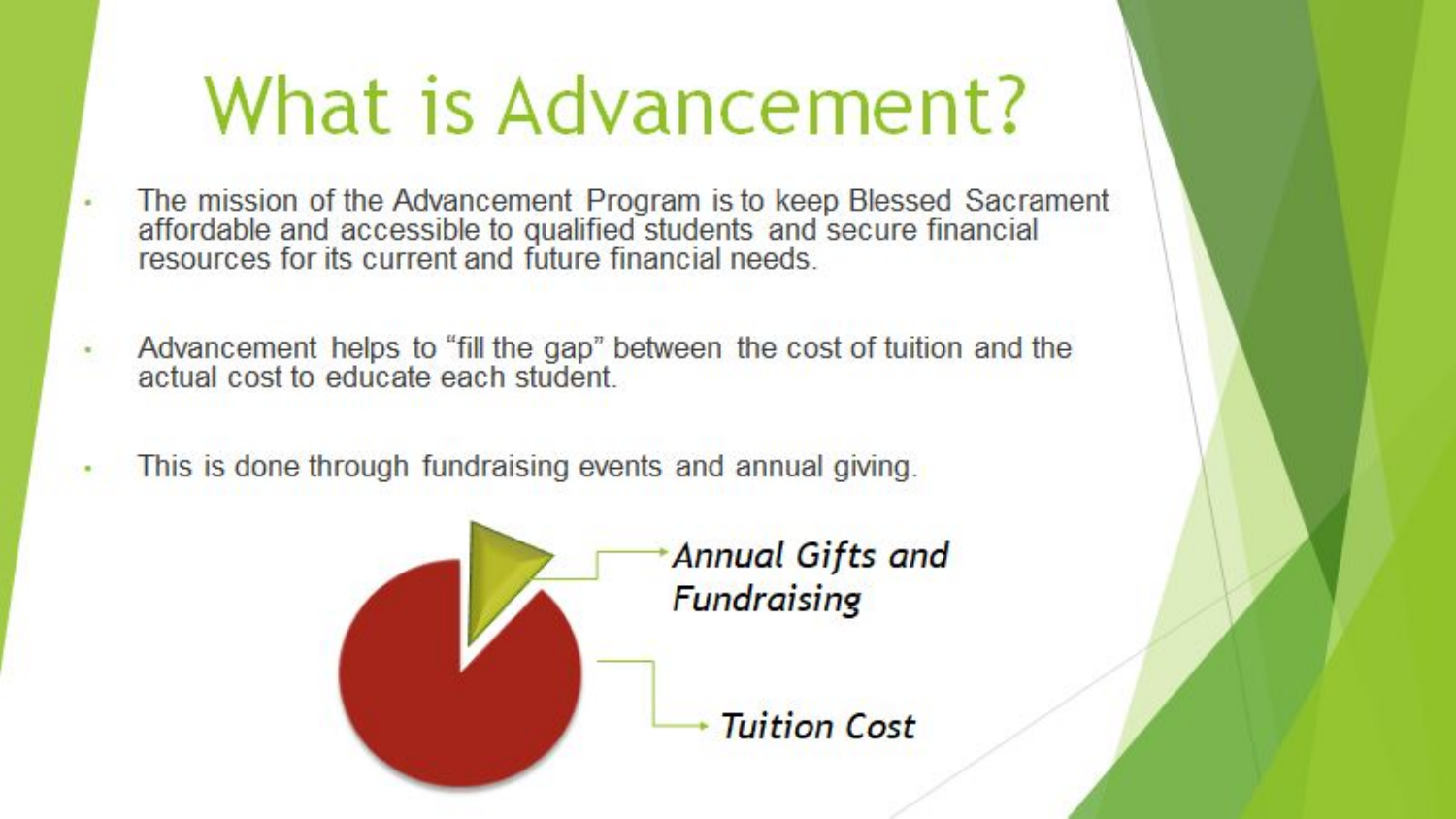**Advancement Events** 2021/2022 School Year

- Golf Tournament (Oct 4<sup>th</sup> at Norton Country Club)
- Annual Dinner & Auction (March 12th at The Cape Club of Sharon)
- St. Francis Annual Fund
- Color/Fun Run (TBD)
- Bingo (TBD)